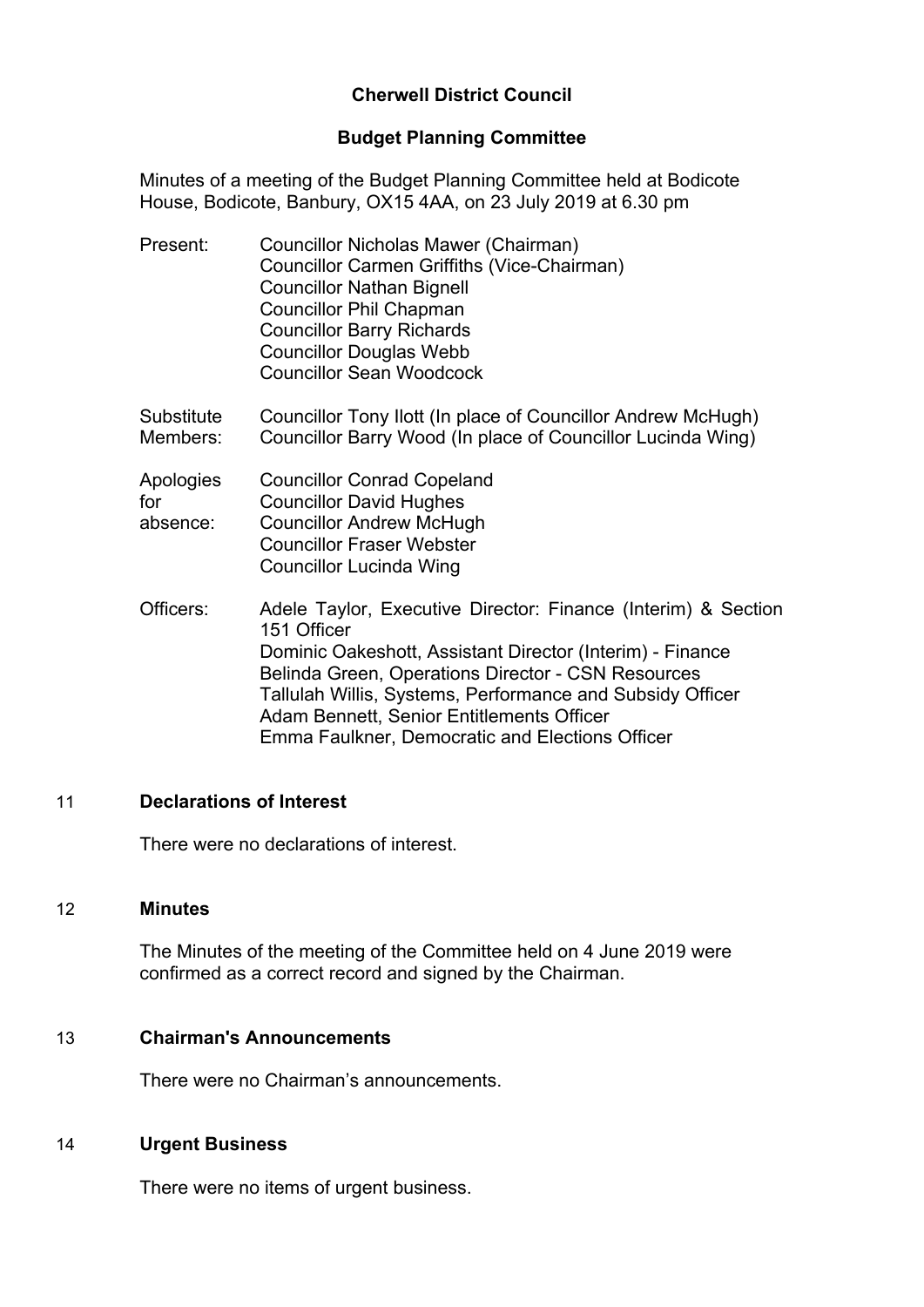## 15 **Finance Monitoring Report - May 2019**

The Committee considered the report of the Interim Executive Director – Finance that summarised the finance monitoring position as at the end of May 2019.

The Interim Executive Director – Finance explained that detailed forecasts on funding were not available until the end of Quarter one, so future updates would contain more up-to-date information.

In response to Members' questions the Interim Executive Director – Finance explained that there would be a role for the Committee in the reviewing of reserves, which would form part of the budget setting process later in the year.

# **Resolved**

(1) That the report be noted

## 16 **Council Tax Reduction Scheme 2020-21**

The Committee considered a report and presentation regarding the Council Tax Reduction Scheme for 2020-2021.

The Operations Director – CSN Resources explained that work had been carried out on modelling a banded scheme for possible introduction in 2020- 21. The scheme would assess the level of income of applicants and place them in a corresponding Band, with the level of Council Tax Reduction on a sliding scale linked to the level of income.

The presentation provided some anonymised working examples of how a banded scheme could change the level of Council Tax Reduction for existing claimants, however the Operations Director – CSN Resources stressed that as the caseload for Council Tax Reduction fluctuated from day to day, it was difficult to say exactly how existing numbers of claimants could change.

The Committee agreed that the rationale behind the possible introduction of such a scheme was to try to reach more residents who required assistance, but acknowledged that as with any scheme involving means testing, there would be some residents who no longer qualified for a reduction or would have a reduced assessment if such a scheme were introduced.

The Committee and the Interim Executive Director - Finance thanked the officers for the complex work undertaken in modelling a banded scheme for consideration.

It was proposed by Councillor Nick Mawer and seconded by Councillor Carmen Griffiths:

(1) That the report and financial implications to the Council be noted.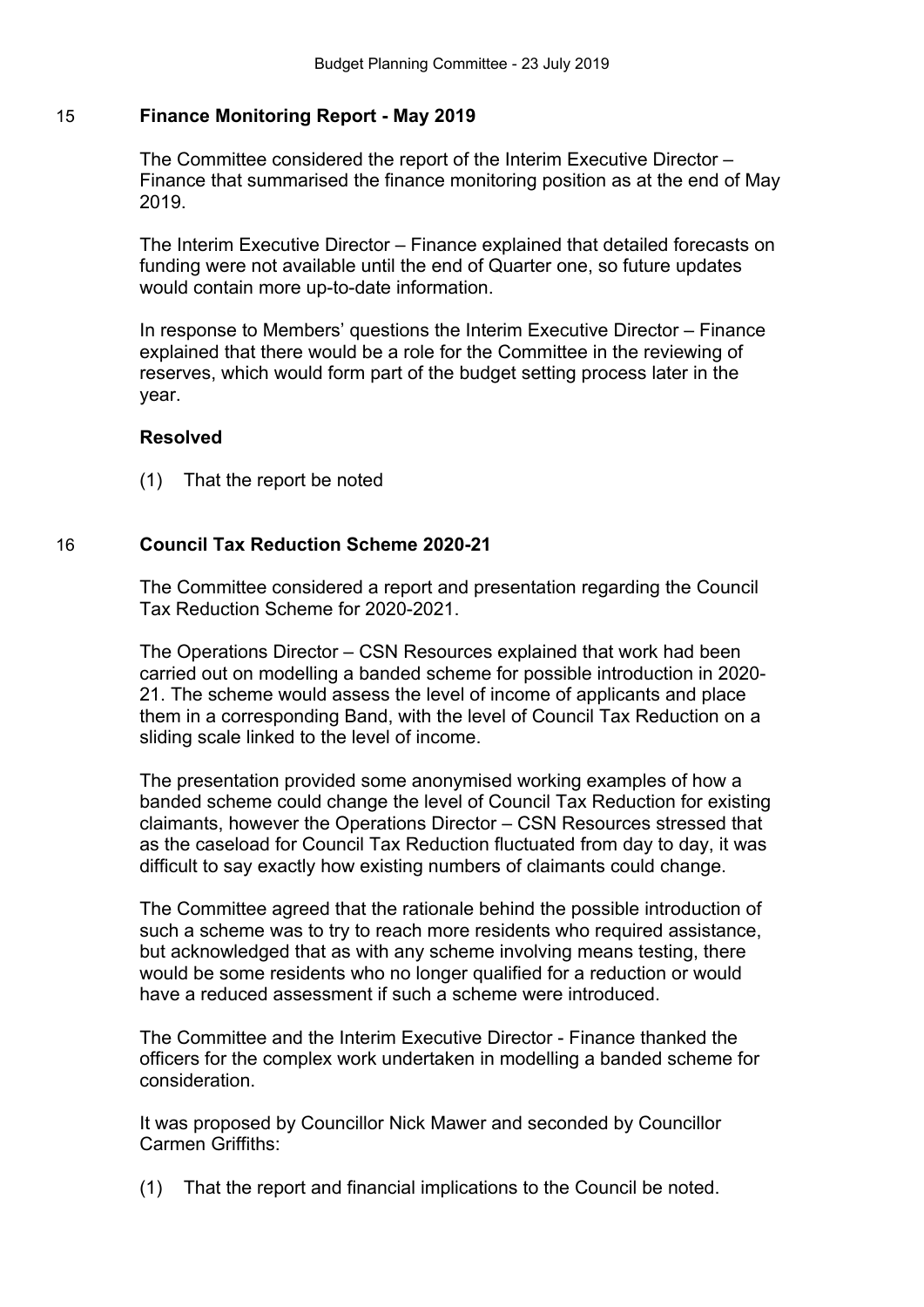- (2) That Option 1 A new banded income Council Tax Reduction scheme for those of working age, be recommended to Executive for consultation.
- (3) That Executive also be recommended to consider a transition fund that would be available for those most affected, should a banded income Council Tax Reduction scheme be introduced.

## **Resolved**

- (1) That the report and financial implications to the Council be noted.
- (2) That Option 1 A new banded income Council Tax Reduction scheme for those of working age, be recommended to Executive for consultation.
- (3) That Executive also be recommended to consider a transition fund that would be available for those most affected, should a banded income Council Tax Reduction scheme be introduced.

## 17 **Verbal Update: Medium Term Financial Strategy**

The Interim Executive Director – Finance gave a verbal update advising the Committee that no detailed information had yet been received regarding possible settlement figures for the coming year from central government, and it was therefore not possible to provide a detailed update as had been the original intention in developing the Medium Term Financial Strategy for the meeting.

The Interim Executive Director – Finance explained that the budget setting process for 2020-21 had already commenced, and there would be work for the Committee to undertake during the coming months.

## **Resolved**

(1) That the verbal update be noted.

## 18 **Review of Committee Work Plan**

The Committee considered the indicative work programme for 2019-2020.

In response to questions from the Committee regarding Brexit and any financial implications of the UK leaving without a deal, the Interim Executive Director – Finance agreed to incorporate the query into budget setting discussions at the appropriate time.

## **Resolved**

(1) That the work programme be noted.